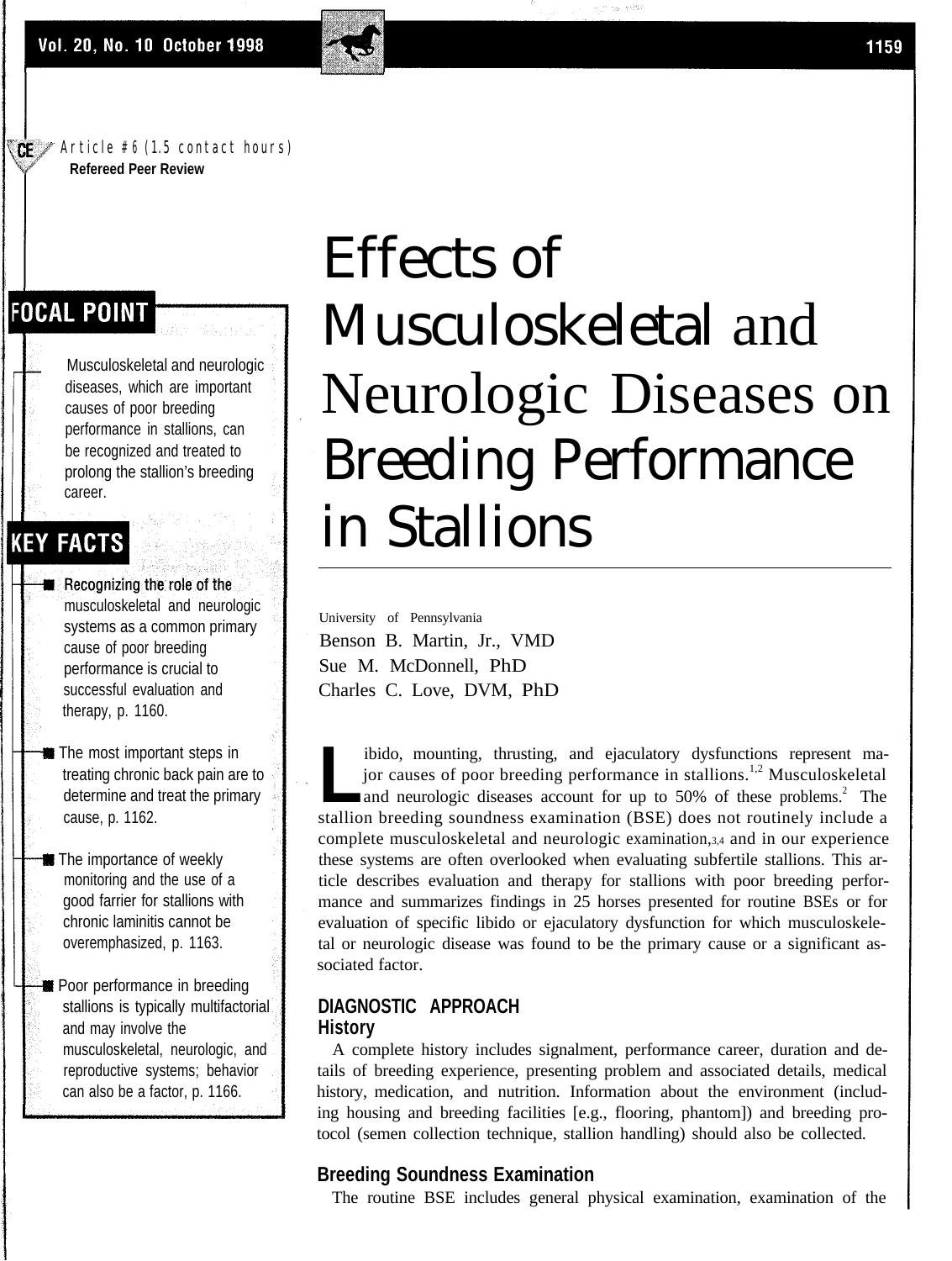suggesting discomfort or distraction; failure to grasp securely with the forelimbs; lateral instability; falling during thrusting or dismount; weak, thready, or irregular ejaculatory pulses (often variable from day to day); and fore- or hindlimb lameness after breeding.<sup>2</sup> Other common manifestations of musculoskeletal pain include reluctance to mount or dismount, early dismount, squealing during dismount, or savaging the mare or handler during or immediately after mounting (see Differential Diagnoses of Musculoskeletal

internal and external genitalia, evaluation of at least two ejaculates collected 1 hour apart, and evaluation of penile microflora. The procedure has been outlined by the Society of Theriogenology.<sup>4</sup>

### **Basic Lameness and Neurologic Examinations**

Lameness and neurologic examinations are performed as described in Complete Muscu loskeletal and Neurologic Ex- **Figure 1A** amination.<sup>5-7</sup> It is useful to observe the horse for lameness and neurologic signs while it is being teased and particularly during mounting, thrusting, and dismount. Specific findings that are suggestive of a musculoskeletal or neurologic problem include failure to couple squarely (Figure 1) and thrust with a smooth, rhythmic pelvic action; asymmetric hindlimb weight bearing and, thrusting; failure to properly **Figure 1B**<br>flex or use the neck and/or **Figure 1**back; abnormal tail posture;







**Figure 1-(A)** Good and **(B)** poor coupling positions.

anxious look in the eyes and/or atypical ear postures frame-by-frame analysis of videotaped breeding behav-

Pain).

**Additional Examinations**

Based on the combined findings of the examinations described above, additional tests may be indicated. For example,

# **Complete Musculoskeletal and Neurologic Examination**

- **EXamination of front feet using hoof testers**
- **Flexion of front fetlocks and carpi at rest**
- **B** Palpation of neck, back, and gluteal muscles
- **WE Hock flexion and hind fetlock flexion at rest**
- 
- 

### **sic Neurologic Examination**

- **Overall muscular symmetry**
- **S** Facial nerves
- **Flexion and extension of neck**
- **EXADLE Circumduction while circling to left and right**
- Walking a serpentine path
- Tail-pull test to left and right
- **Backing and stopping**
- **Basic Lameness Examination** Walking uphill and downhill
	- Placing examination (i.e., place one front or hind foot in front of the other and observe whether the horse re-places its foot normally)

# **EXECUTE AND THE TROCK HEADER IN THE SET OF ADDITIONAL TESTS Additional Diagnostic Tests Additional Diagnostic Tests**

- **Repeat flexion tests at a trot** Ultrasonographic evaluation of the pelvic genitalia Repeat flexion tests at a trot and aorta
	- **Example 20** Hematology for creatinine phosphokinase (0 and 30 minutes postbreeding)
	- **Radiography**
	- **EXECO EXECOMPTER 19 CERED EXECOGLE IN A CERED FOR EXECUTE A** protozoal myeloencephalitis titers
	- **Scintigraphy**
	- **Nerve blocking**
	- Wideo analysis of breeding behavior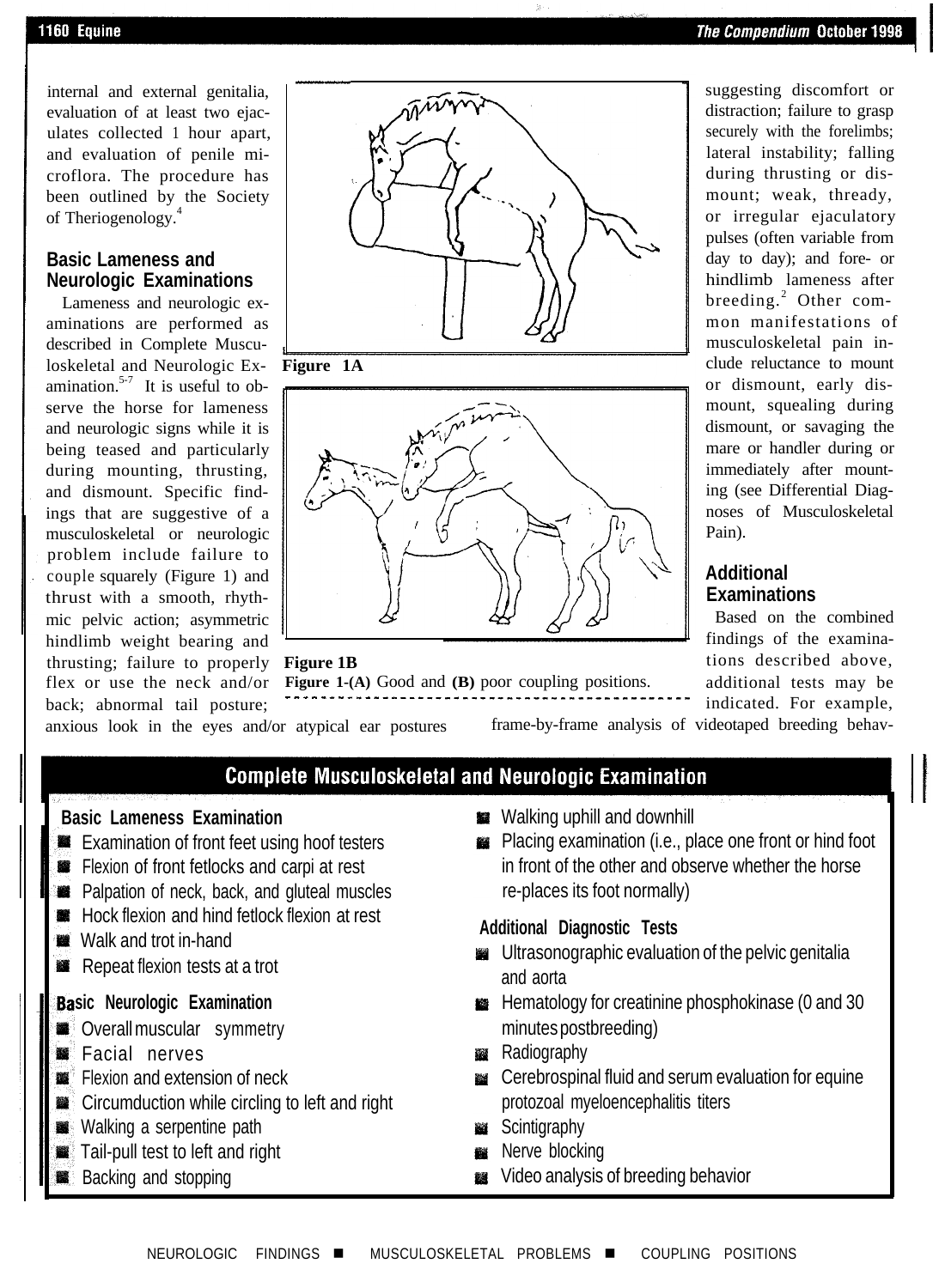ior can often provide useful insight into the specific area of pain or discomfort and can help to identify handling factors that enhance or impair performance. Ultrasonographic evaluation of the pelvic aorta is useful in cases of hindlimb weakness and pain. Aortoiliac thrombosis, which results in libido, erection, and/or cjaculatory dysfunction in breeding stallions,<sup>8</sup> manifests as delayed ejaculation (multiple mounts and more than 12 thrusts); progressive hindlimb weakness and/or pain during thrusting resulting in "camping under" the mare or phantom; and difficulty backing up to dismount. Erection aberrations can include delayed or rapid tumescence or detumescence or loss of erection during thrusting.

### **THERAPEUTIC STRATEGIES**

Our general approach involves formulating a specific plan, including pharmacologic therapy, acupuncture, corrective shoeing, changes in breeding management, specific behavior modification, and other management details such as exercise and nutrition. Our experience indicates that therapy is most likely to succeed when all options are considered and implemented simultaneously rather than individually. Other factors that must be taken into account include the history, breeding farm conditions, and availability of veterinary care. We generally include spe-

## **Differential Diagnoses of Musculoskeletal Pain**

- **. Sore front or hind feet, including foot abscesses**
- **颗 Laminitis**
- Degenerative joint disease (fetlocks, carpi, stifles, hocks)
- **Forelimb abrasions (carpal rub sores)**
- **Sore shoulder**
- **\$8** Sore neck
- Cervical vertebral malformation
- **. Equine protozoal myeloencephalitis**
- **Sore back**
- Sore gluteals
- Aortoiliac thrombosis (hindlimb weakness, pain)
- **Hindlimb weakness**
- **然 Nerve root injury**
- Myopathy

## **TABLE I Medications Used in Horses with Musculoskeletal Disease**

| Drug                                               | Dose <sup>a</sup> | <b>Route</b>   | <b>Frequency</b> |
|----------------------------------------------------|-------------------|----------------|------------------|
| Phenylbutazone                                     | 2.2.              | PO, IV         | <b>BID</b>       |
| Flunixin meglumine                                 | 1.1               | IV. IM         | <b>BID</b>       |
| Ketoprofen                                         | 1.1               | IV             | SID              |
| Aspirin                                            | $15 - 100$        | P <sub>O</sub> | <b>SID</b>       |
| Isoxsuprine                                        | 1.2               | PO.            | <b>BID</b>       |
| Methocarbamol                                      | 40                | P <sub>O</sub> | <b>BID</b>       |
| Sulfamethoxazole                                   | 12.5              | P <sub>O</sub> | <b>BID</b>       |
| Sulfadiazine                                       | 12.5              | P <sub>O</sub> | <b>BID</b>       |
| Pyrimethamine                                      | 1                 | P <sub>O</sub> | SID              |
| Folate                                             | 0.5               | P <sub>O</sub> | SID              |
| Vitamin <sub>E</sub>                               | 5000 IU           | P <sub>O</sub> | <b>SID</b>       |
| Polysulfated<br>glycosaminoglycans                 | Variable          | <b>IM</b>      | Variable         |
| Hyaluronic acid                                    | Variable          | IA, IV         | Variable         |
| Glucosamine and<br>purified chondroitin<br>sulfate | Variable          | P <sub>O</sub> | Variable         |

*a* Unless specified, doses are in mg/kg.

BID = twice daily;  $IA =$  intraarticular;  $IM =$  intramuscular;  $IV =$ intravenous;  $PO = oral$ ;  $SID = once daily$ .

cialists in the fields of sports medicine, reproduction, and behavior in the planning process.

cosarninoglycans and hyaluronic acid (Legend®, Bayer) can also be administered intramuscularly and intra-

#### **Medical Management of Musculoskeletal Disease** *Degenerative Joint Disease*

The most common drugs used in the medical management of pain in horses are nonsteroidal antiinflammatory drugs<sup>9</sup> (NSAIDs; Table 1). We recommend initial treatment with oral phenylbutazone (tablet, paste, or granular form; 1.5 to 2 g twice daily for 4 to 5 days, then titrated to 1 g twice daily for an additional 5 to 7 days), which should be accompanied by a period of sexual and general rest if possible. In our experience this has been the most effective pain treatment, although improvement may not be immediate. If the treatrnent is helpful, the stallion can continue receiving low doses of phenylbutazone without it having a measurable effect on sperm production or testicular size.<sup>10</sup> Treated horses should be monitored for signs of phenylbutazone toxicity, including colic, loss of appetite, diarrhea, dependent edema and mucosal ulceration, or renal disease. $11$ On occasion, another type of NSAID (e.g., ketoprofen) may be helpful; flunixin meglumine and ketoprofen are also commonly used for initial treatment. Intraarticular medications such as corticosteroids, polysulfated glycosaminoglycans (Adequan®, Luitpold Pharmaceuticals), or hyaluronic acid (Hylartin- $V^{\circledR}$ , Luitpold Pharmaceuticals) are useful in the management of degenerative joint disease; polysulfated gly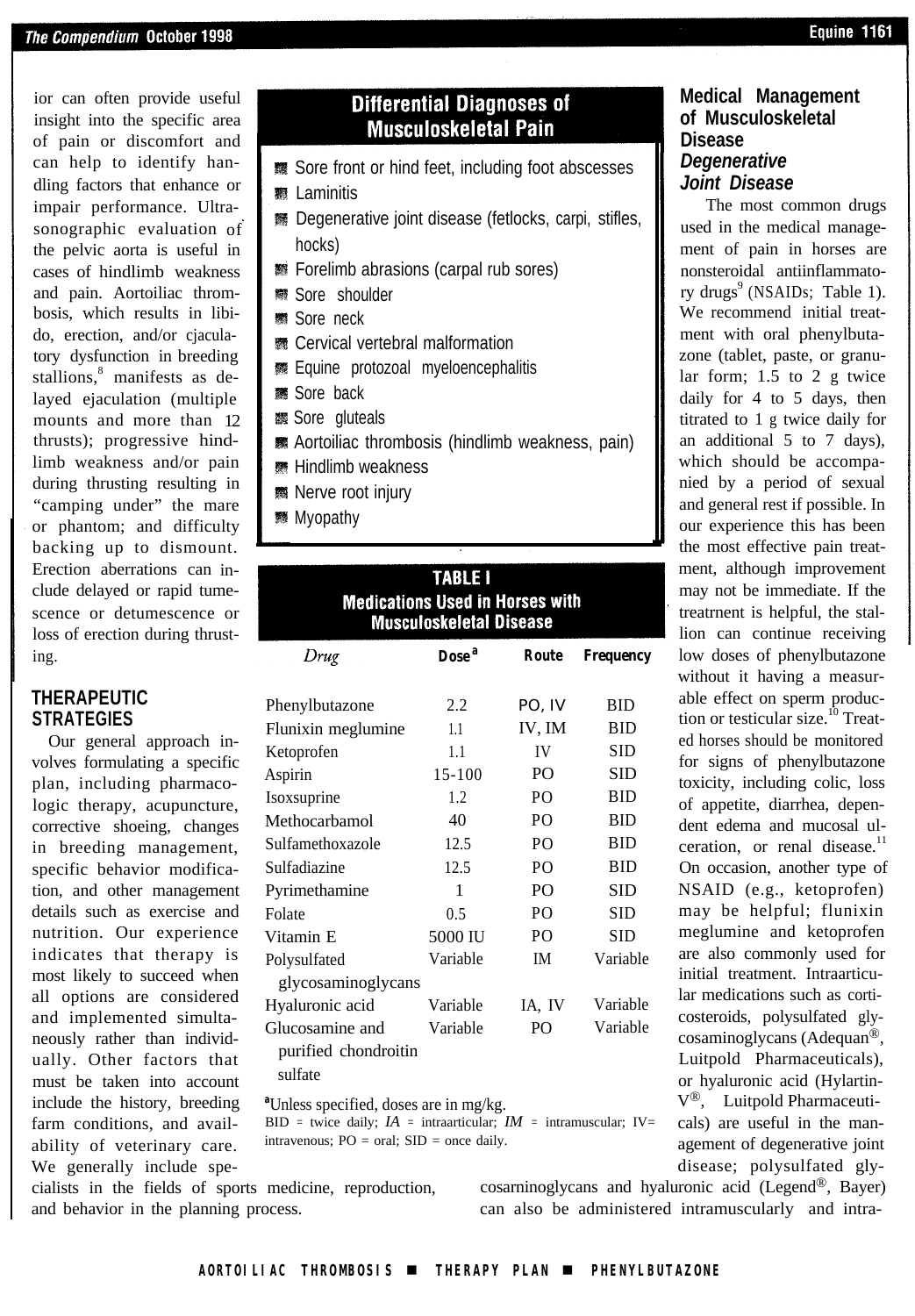venously, respectively. In addition, an oral preparation of glucosamine combined with purified chondroirin sulfate (Cosequin®, Nutramax Laboratories) may be used.

#### *Chronic Back Pain*

The most important steps in treating chronic back pain are to determine and treat the primary cause. Pain can be secondary to another musculoskeletal cause, a heavy breeding schedule, poor footing, poor shoeing, or some other problem that can be remedied. Chronic back pain may be best treated using acupuncture once weekly for 8 weeks and then every 3 to 4 weeks or as needed.<sup>12</sup> Acupuncture therapy may be combined with NSAID administration.<sup>12,13</sup>

#### *Laminitis*

Although shoeing and trimming are important in the treatment of chronic laminitis, medication (phenylbutazone, flunixin meglumine, isoxsuprine, and aspirin) can also be useful in managing its associated pain.<sup> $14$ </sup> In addition to alleviating pain, aspirin may help prevent further thrombus formation; its relatively short half-life in rhe horse is its only drawback.<sup>11</sup> Treatment for chronic pain in horses has also included electroacupuncture, particularly in refractory cases.<sup>15,16</sup>

#### *Myositis*

Myositis, evidenced by lameness, pain, sweating, firm muscles, and markedly increased serum creatinine kinase activities, can be the primary cause of poor breeding performance. For horses that have acute myositis accompanied by colic, anxious sweating, and very firm muscles in conjunction with increased serum muscle enzymes, it may be useful to 1) administer acepromazine (10 to 20 mg) intravenously to control anxiety; 2) administer balanced electrolyte solution (10 to 20 L) intravenously; 3) keep the horse confined to a stall; and 4) monitor its progress until the crisis is over. Methocarbamol may also be helpful in selected cases (Table 1). For horses with chronic myositis, it may be better to alter the diet to include low-quality hay and a reduced volume of high-carbohydrate feed; such horses should be placed on a diet consisting primarily of hay and high-quality, low-protein, low-carbohydrate feed.

#### Medical Management of Neurologic Disease

Breeding management of stallions with neurologic disease can be successful, but special precautions must be taken during collection of semen or breeding to protect the stallion, the mare, and the personnel working around the stallion. It is particularly important to have adequate footing and to ensure that the mare or phantom is properly positioned to lessen the risk of the stallion falling. Stallions with neurologic disease typically have poor lateral stability. A mount mare that does not wiggle side-to-side is usually best for collecting semen from such stallions. If the mare does move side-to-side, providing lateral support at the stallion's hips can be helpful. A dummy mount may be better in these cases but typically elicits less vigorous thrusting than does a live mount mare.

#### *Cervical Vertebral Malformation*

Treatment of cervical vertebral malformation in adult horses can be challenging, and horses that undergo surgery may not be usable for several months.<sup>5</sup> Medical treatment includes acupuncture and NSAIDs for alleviation of pain associated with breeding (Table 1). Proper management is extremely important and includes good footing, proper shoeing, proper positioning of the mare or phantom, ground cotlecrion of semen, and pharmacologic aids to ejaculation when necessary.<sup>1,3</sup>

### *Equine Protozoal Myeloencephalitis*

The management of horses with equine protozoal myeloencephutiris (EPM) is similar to that for cervical vertebral malformation; however, medical management includes the use of pyrimethamine and sulfadiazine or sulfamethoxazole administered on a daily basis for at least 60 to 90 days<sup>18</sup> (Table 1). An occasional side effect associated with this therapy is anemia.<sup>18</sup> Accordingly, daily oral administration of a folate supplement and vitamin E is advised. $18$  Recent work indicates this treatment does not significantly affect sperm production.<sup>19</sup>

#### Management and Pharmacologic Aids to Ejaculation

In general, management goals are to enhance sexual arousal, reduce any pain, accommodate musculoskeletal deficiencies, and maximize penile sensation<sup>1</sup> (see Management and Pharmacologic Aids to Facilitate Ejaculation). The management aids listed are simple, inexpensive, and easily implemented in most situations. They do require some client education in terms of developing patience and good stallion handling skills. Pharmacologic aids are aimed at boosting sexual arousal and lowering the ejaculatory threshold at the level of the genital smooth muscle.

Foot care is an important consideration in breeding stallions with musculoskeletal or neurologic problems. Some stallions will benefit greatly from corrective trimming and shoeing. It may be advisable to allow stallions that are unstable during mounting and thrusting to be left unshod to minimize the risk of injury to the mare, stallion (stepping on his pasterns or heels), and personnel. We recommend examining the feet at least every 4 to 6 weeks to ensure that they are in balance and shod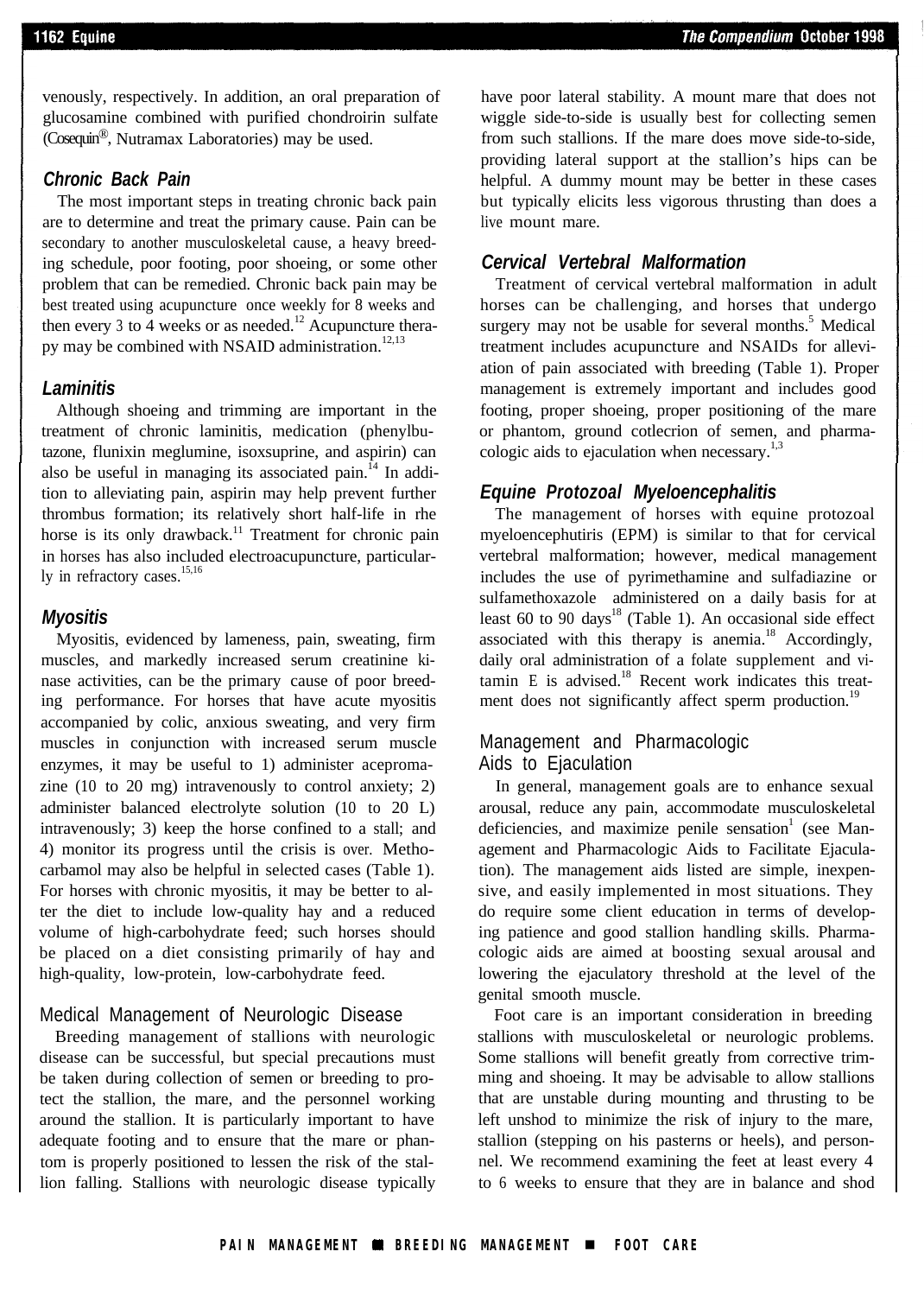havior is sometimes mistakenly assumed to be the cause of poor breeding performance and is punished. Resuiting penile injury and/or psychologic inhibition of erection may exacerbate poor breeding performance.

### **SUMMARY OF CASES**

We recently reviewed the case histories of 25 breeding stallions that were presented to the Widener Hospital, University of Pennsylvania, School of Veterinary Medicine, New Bolton Center between 1987 and 1998; the horses were presented **Figure 2A** for either routine BSEs or for evaluation of specific libido or ejaculatory dysfunction for which musculoloskeletal or neurologic disease was the primary cause or a significant associated factor. A variety of breeds and performance types were included; horses ranged in age from 3 to 19 years, and all but one were experienced breeders. The duration of poor hreeding performance ranged from less than 1 year to more than 10 years. Ejaculatory dysfunction was the primary problem in 24 of the stallions; the other horse's primary problem dismount (three stallions).





ing breeding. Additional **Figure 2**-Stabilizing **(A)** the artificial vagina and **(B)** the hips dardbreds with full books of problems included falling to stop a stallion from advancing up the side of a dummy mares by artificial inseminafrom the dummy during mount. They continue to be the dummy during mount.

The most common musculoskeletal findings were collateral circulation, proper positioning of the mare, sore back (84%), lameness (64%), degenerative joint collection of semen under ideal conditions, a thricedisease (40%), lameness after breeding (25%), myositis weekly breeding schedule, phenylbutazone to maintain (12%; creatinine kinase range, 1000 to 44,000 IU/L  $[\pm \text{ } \quad$  comfortable breeding, and use of pharmacologic aids to 17,000]), and laminitis (12%). Aortoiliac thrombosis, ejaculation (gonadotropin-releasing hormone, imip-<br>cervical vertebral malformation, and EPM were diag-<br>mine) when needed.<sup>8,20</sup> cervical vertebral malformation, and EPM were diagnosed in 24%, 8%, and 4% of cases, respectively. Six stallions had cervical vertebral malformation, and

lions), and recurrent urospermia (two stallions). combination of controlled daily exercise to stimulate

The most common medical treatment was NSAIDs (88%), followed by acupuncture (24%) and corrective shoeing (12%). Special breeding management techniques (92%) and administration of drugs to induce ejaculation (32%) were the most common management techniques employed and were necessary only during the crisis or intermittently thereafter in most cases. Special management techniques were continued indefinitely) in six horses (28%).

Twenty-three (92%) of these stallions were successfully returned to breeding, and 21 of these were still breeding successfully 2 years later. The remaining two stallions were successfully completing the 1998 season when this article was written.

As mentioned, three stallions had laminitis. Stallions with this condition can typically continue breeding but require special attention to their weight, trimming, and shoeing. Their breeding performance can be expected to wax and wane with the episodes of laminitis.

Aortoiliac thrombosis was <sup>I</sup> the primary factor in poor breeding performance for was intermittent failing dur-<br> **Figure 2B** two stallions. Both are Stansuccessfully managed (for reduced libido (nine stal- several years now) using a several years now) using a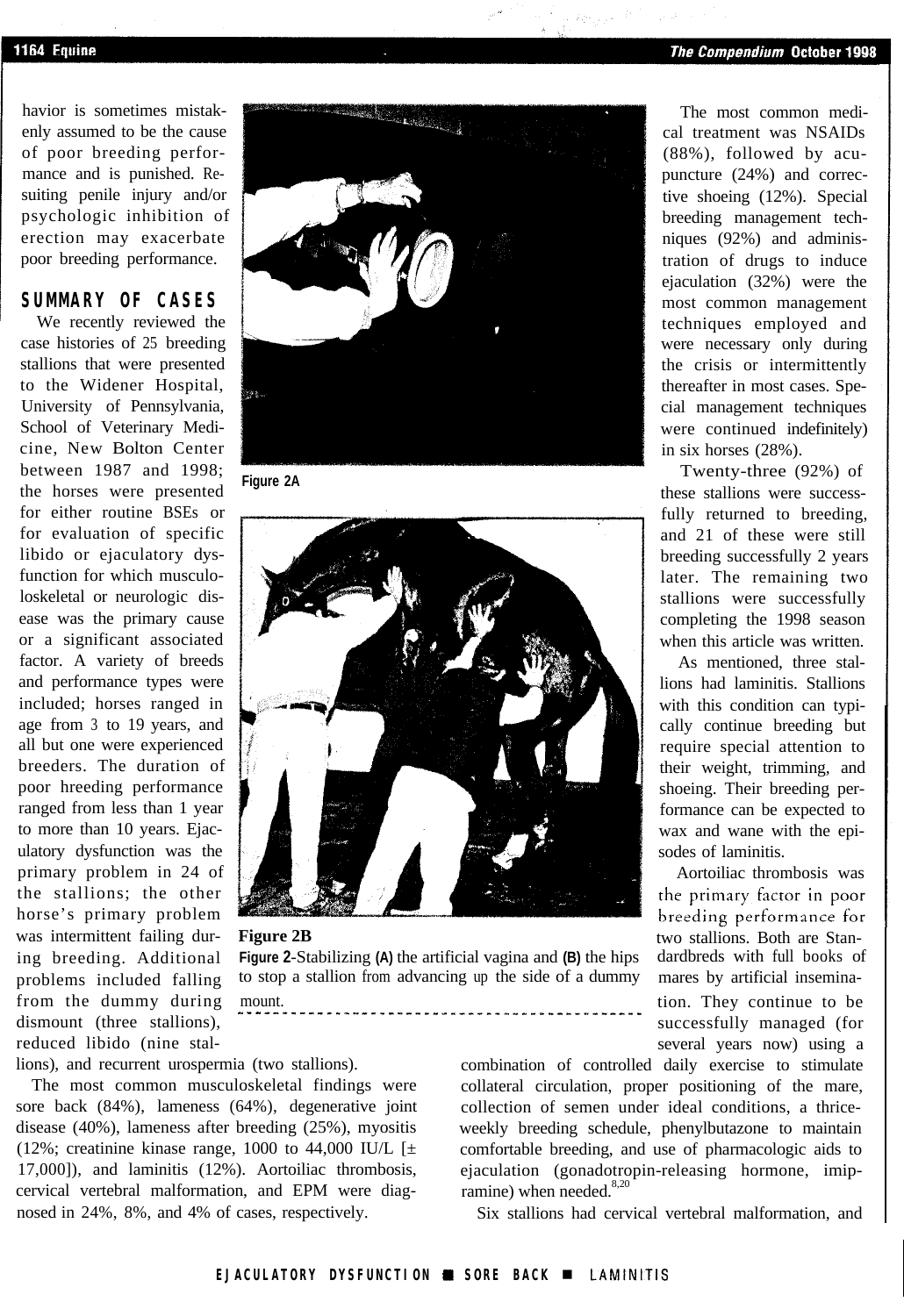three of these had markedly greater difficulty breeding immediately after being exercised. They all experienced an apparent worsening of their condition with each subsequent breeding season and typically required progressively greater assistance to continue breeding, depending on the nature of rhe cause and the degree of recovery.

One horse was diagnosed with EPM, which appeared to stabilize with complete or nearly complete alleviation of clinical signs. The subsequent breeding season proceeded with normal breeding behavior, semen quality, and fertility.

In several of these cases, a musculoskeletal problem was judged to be primarily manmade. For example, the first episode of falling during breeding for one stallion was associated with a change in dummy cover and footing around the dummy. Four stallions had sore backs as a result of improper positioning on the dummy mount; in all cases the stallion was allowed to advance up the side of the dummy mount during breeding so that its back was markedly curved during thrusting. Also, in each of these cases an extra long dummy was made specifically to accommodate this behavior. The habit was immediately and easily corrected by positioning the artificial vagina against the dummy at the rear (Figure 2A) and keeping the stallion squarely behind the dummy by having an assistant put gentle pressure on the hips of the horse (Figure 2B).

Management changes that did not address the primary musculoskeletal or neurologic problem appeared to complicate and worsen the problem in several other cases. For example, extremely vigorous manipulation of the artificial vagina in an attempt to stimulate ejaculation in one stallion (whose primary problem was most likely a sore back) created the additional complicating problems of penile and stifle abrasions and scrotal edema.

Several of the stallions were obese and unfit. Managers typically further restricted exercise as breeding problems developed on the assumption that the horse needed rest.

An interesting observation in two Quarter Horse stallions in this clinical population was the complicating factor of sore front and hind feet in association with undersized shoes designed to fashion small feet. We recommended that these stallions be either shod full or left unshod, which markedly improved breeding performance.

#### **CONCLUSION**

A reasonable percentage of cases of poor breeding performance can be attributed to primary musculoskeletal or neurologic causes. Such stallions are often presented for or with additional signs of psychologic sexual behavior dysfunction. In our experience, these signs often confound the evaluation and diagnosis of primary physical causes of poor breeding performance. Sorting out other components, such as stallion inexperience, footing, artificial vagina conditions, dummy mount, or mare factors, is often difficult. Most of the stallions diagnosed with and treated for musculoskeletal problems typically can maintain adequate performance for many years with well-designed management plans and minimal medication.<sup>1,2,10,17,21,26</sup> A team approach to the evaluation and therapy for these horses is successful and time- and cost-efficient. The professional fees for evaluation and therapy of this population of referral cases at our facility was typically less than \$700, which is less than a single breeding fee for most of the stallions.

Many of rhe musculoskeletal and neurologic problems represented in this clinical population were not immediately evident on traditional lameness examination alone. Therefore it is our opinion that examination during breeding is important when evaluating poor breeding performance in stallions. If the clinician is inexperienced or feels uncomfortable performing such an evaluation, the services of a breeding specialist (either through an on-farm consultation or evaluation of a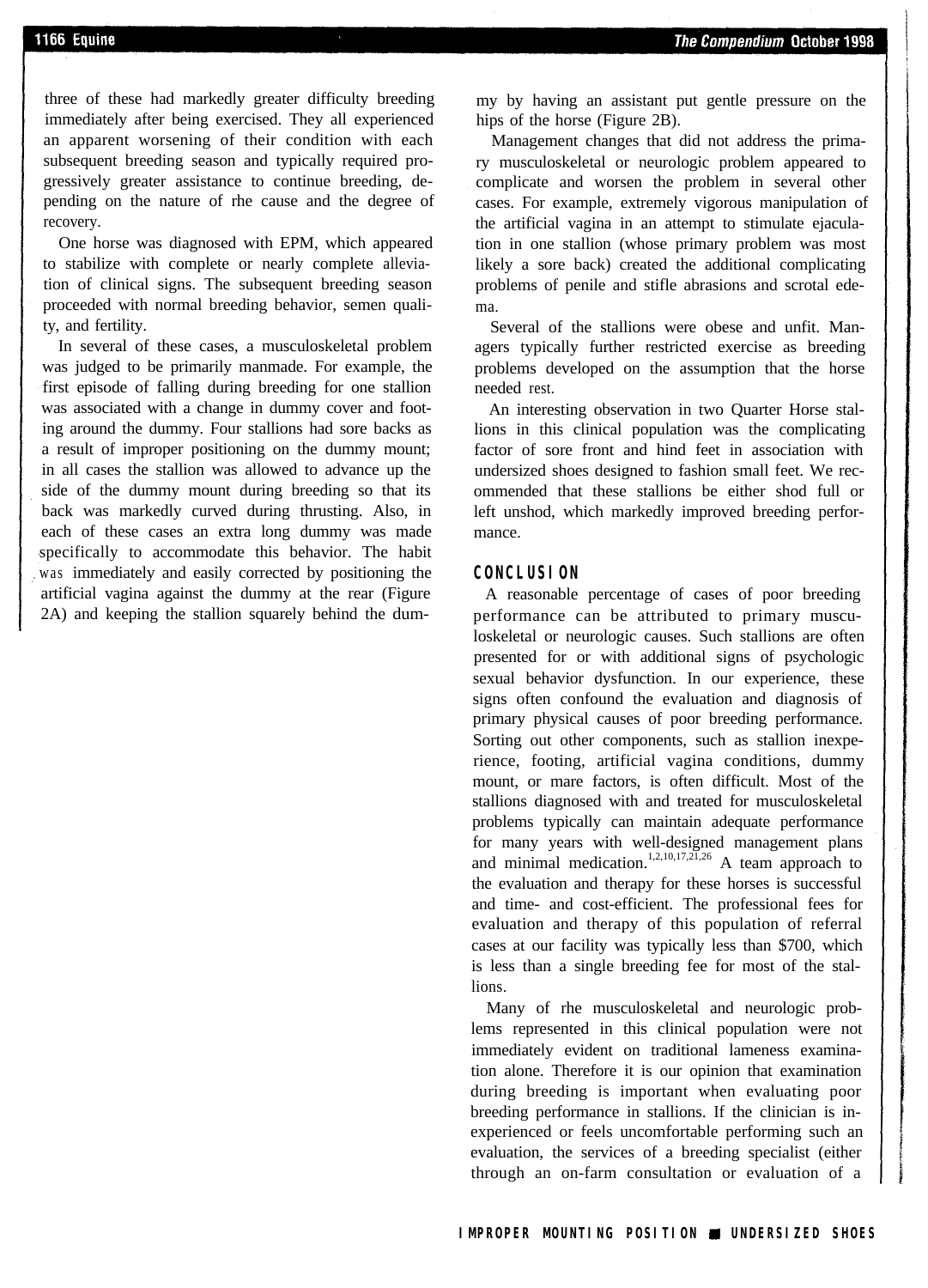videotape of the stallion during breeding) can be invaluable. Although a primary physical cause of poor breeding performance may be identified, it is important to remember that successful therapy usually requires treatment of the secondary psychologic component of the problem.

Repeated examinations before and after breeding and before and after a course of analgesics are often useful. Once a treatment is determined to be effective, it is advisable to wean the medication to the least effective dose to minimize the risk of side effects.

In summary, poor breeding performance in stallions often represents a combination of musculoskeletal, neurologic, behavioral, and management factors. A common theme in the history of affected stallions is treatment of selected factors with no or limited success, often for a period of years. It is our opinion that successful evaluation and treatment include simultaneously recognizing and addressing all of these components.

#### **ACKNOWLEDGMENTS**

Drs. Regina Turner, Patricia Sertich, Margo Macpherson, Eric Twitchell, Nancy Diehl, Virginia Reef, Malgorzata Pozor, and Sylvia Bedford participated in one or more of these cases.

#### **About the Author**

Dr. Martin is affiliated with the Section of Sports Medicine and Imaging and Dr. McDonnell is with the Section of Reproduction and Medicine, School of Veterinary Medicine, University of Pennsylvania, Kennett Square, Pennsylvania. Dr. Love is currently living in Webster Groves, Missouri; at the time the article was written, he was affiliated with the Section of Reproduction and Medicine, School of Veterinary Medicine, University of Pennsylvania, Kennett Square, Pennsylvania.

#### **REFERENCES**

- 1. McDonnell SM: Normal and abnormal sexual behavior. Vet *Clin North Am Equine Pract8(1):71-89, 1992.*
- 2. McDonnell SM: Ejaculation physiology and dysfunction. *Vet Clin North Am Equine Pract* 8(1):57-70, 1992.
- 3. Love CL: Semen collection techniques. *Vet Clin North Am Equine Pract 8(1):111-128 1992.*
- *4. Kenney RM : Clinical Fertility Evaluation of the Stallion* Hastings, Nebraska, The Society for Theriogenology, 1983.
- 5. Wagner PC, Grant BD, Reed SN: Congenital vertehral malformation. Vet *Clin North Am Equine Pract 3(2)385-392,* 1987.
- 6. Madigan JE, Higgins RT: Equine protozoa1 myeloencephali-

tis. *Vet Clin* North Am Equine *Pract3(2):397-404, 1987.* 

Sand Mar

- 7. Blythe LL: Neurologic examination of the horse. *Vet Clin North Am Equine Pract 3(2):255-282,* 1987.
- 8. McDonnell SM, Love CC, Martin BB, Reef VB: Ejaculatory failure associated with aortic-iliac thrombosis in 2 stallions. *JAVMA 200(7):954-957,* 1992.
- 9. Robinson NE: Appendices, in Robinson NE (ed): *Current Therapy in Equine Medicine,* ed 3. Philadelphia, WB Saunders Co, 1992, pp 8 15-821.
- 10. McDonnell SM, Love CC, Pozor MA, Diehl NK: Phenylbutazone treatment in breeding stallions: Preliminary evidence for no effect on semen or testicular size. *Theriogenology* 37: 1225-1232, 1992.
- 11. Mitten LA, Hinchcliff KW: Nonsteroidal anti-inflammatory drugs, in Robinson *N* (ed): *Current Therapy in Equine Medicine,* ed 4. Philadelphia, WB Saunders Co, 1997, pp 724-727.
- 12. Martin BB, Klide AM: Diagnosis and treatment of chronic back pain in horses. ProcAAEP43:310-312,1997.
- 13. Martin BB, Klide AM: Acupuncture for treatment of chronic back pain in horses. *Veterinary Acupuncture: Ancient Art to Modern Medicine.* Goleta, Ca, American Veterinary Publications, 1994, pp 533-542.
- 14. Goetz TM: Treatment of chronic laminitis in horses. *Vet Clin North Am Equine Pract 5(* 1):73-108, 1989.
- 15. Klide AM: Acupuncture for the treatment of chronic laminitis in the horse, in *Proc intl Vet Acup Soc Corzg on Vet Acup* 16/1-16/3, 1990.
- 16. Steiss JE, White NA, Bowen JM: Electroacupuncture in the treatment of chronic lameness in horses and ponies. *Can J Vet Res 53(2):239-243,* 1989.
- 17. Beech J: Rhabdomyolysis (tying up) in Standardbred and Thoroughbred racehorses. Intl *Equine Neuro Cony, 1997,* pp 79-80.
- 18. Fengar CK: Equine protozoa1 myeloencephalitis. *Compend Contin Educ Pract Vet* 19(4):513-534, 1997.
- 19. Bedford SJ, McDonnell SM: Semen, testicular volume, sperm production efficiency, and sexual behavior of stallions with trimethoprim-sulfamethoxazole and pyrimethamine. To be presented at the 44th Annual AAEP Convention, December 1998.
- 20. McDonnell SM, Love CC: Xylazine induced ex copula ejaculation in stallions. *Theriogenology* 36(1):73-76, 1991.
- 2 1. Oristaglio-Turner RM, Love CC, McDonnell SM, et al: Use of imiprimine hydrochloride for treatment of urospermia in a stallion with a dysfunctional bladder. *JAVMA 207( 12):* 1602-16061995.
- 22. McDonnell SM, Pozor MA, Beech J, Sweeney RW: Use of manual stimulation for collection of semen from an atactic stallion unable to mount. *JAVMA 199(6):753-754,* 1991.
- 2.3. McDonnell SM, Oristaglio-Turner RM: Post-thaw motility and longevity of motility of imiprimine-induced ejaculates of pony stallions. *Theriogenology'g* 42:475-481, 1994.
- 24. McDonnell SM, Love CC: Manual stimulation collection of semen from stallions: Training time, sexual behavior, and semen. *Theriogenology* 33(6):1203-1210, 1990.
- 25. McDonnell SM, Garcia MC, Kennry RM: imipramine-induced erection, masturbation, and ejaculation in male hors-